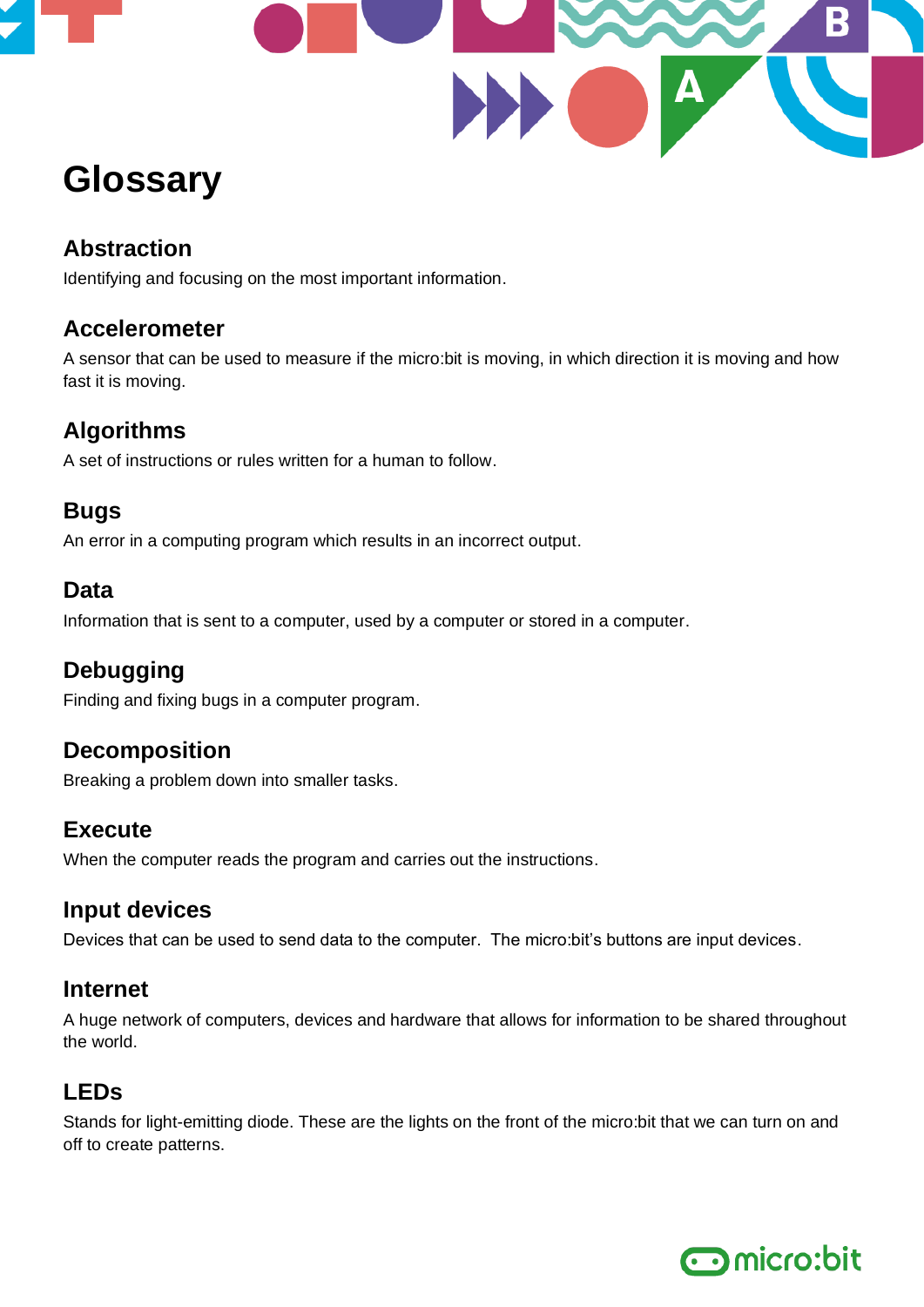

# **Logical reasoning**

Using what you already know when solving a problem.

#### **Network**

When two or more computers are connected together so that data can be shared between them.

#### **Output devices**

Devices that can be used to present data that has been generated to a computer. The micro:bit's LEDs are output devices.

#### **Pattern recognition**

Spotting opportunities to use loops when you need to repeat the same sets of instructions.

## **Physical systems**

A computer that responds to changes in the environment and has a real-world output.

#### **Program**

A set of instructions written in a language that a computer can understand.

#### **Repetition**

Telling the computer to do an instruction or a set of instructions more than once.

#### **Count-controlled loops**

A form of repetition where the instructions are repeated a given number of times.

#### **Infinite loops**

A form of repetition where the instructions are repeated endlessly.

#### **Selection**

Telling the computer to only carry out a set of instructions if a certain condition is met.

#### **Sequence**

Placing instructions in the order that they need to be carried out.

## **Variables**

A variable is data stored within a computer program. This data be changed, recalled or used. When the micro:bit counts the steps you have taken, a variable is being used.

# **World Wide Web**

A collection of web pages that use the internet to share information.